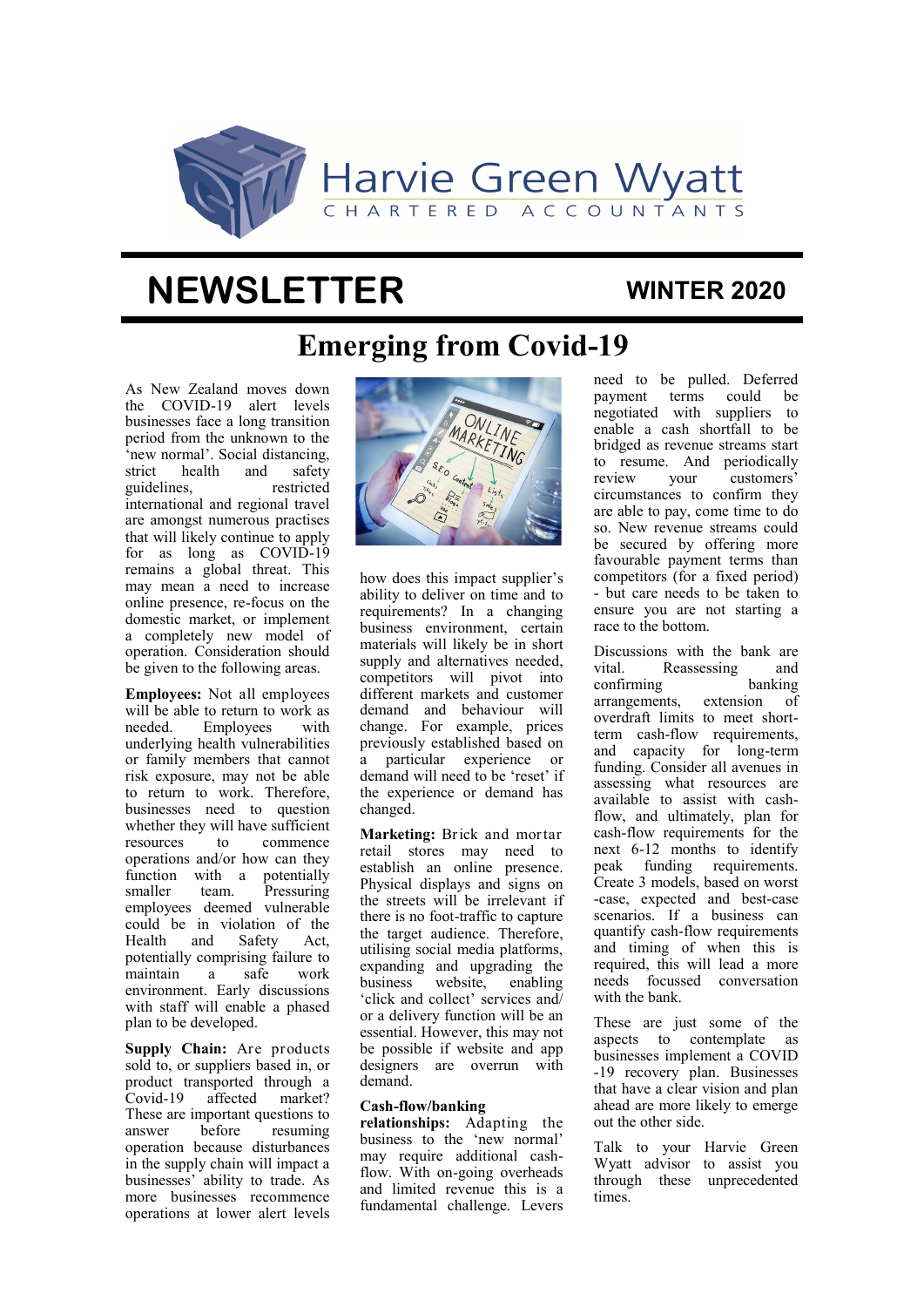# **Can you Steal GST? New telco rules**

Whether a price includes GST or not is important to know for the price of a product. In the case between the New Zealand Police and Genesis Pure, 'GST' became the difference between a maximum penalty of seven years in jail, or one.

Mr Pure was charged with stealing an iPhone and Sim card from The Warehouse. The retail prices was \$1,004, including GST. The maximum sentence for theft exceeding a value of \$1,000 posed a maximum penalty of imprisonment for seven years. However, Mr Pure contested that the value of the iPhone exceeded \$500 but not \$1,000 because the GST exclusive price was less than<br>\$1,000, which carries a \$1,000, which carries a maximum term in prison of one year. The District Court agreed with Mr Pure on the basis that The Warehouse would not be obligated to pay GST to IRD for the stolen items. To penalise Mr Pure based on the GST

inclusive value was deemed to overcompensate the victim in this instance and produce an unfair outcome for the defendant, especially when the value of theft only marginally exceeded the threshold for higher penalty.

The New Zealand Police did not agree with the above view and requested leave to appeal to the High Court. In considering the leave to appeal, the High Court looked at what defines 'value'. Various cases in overseas jurisdictions provide different views and the Goods and Services Act 1985 does not help.

Ultimately, the High Court viewed value to be objectively considered, not from the perspective of the victim or culprit. The appeal has been allowed and whether the Police pursue prosecution to reflect value in excess of \$1,000 remains to be seen.

### **Find an excuse to spend again**

#### **Kick-starting the economy – what a cliché! Here are some thoughts about ways we can all help:**

- Buy from small businesses whenever possible. Go out of your way to do this. Try to maintain the habit.
- Bring forward projects you have been thinking about.
- Look at your small-business suppliers and see if you can place an order earlier than you might otherwise have done.
- Put away your loyalty cards when you go to cafés and restaurants. They are going to be desperate for cash flow.
- In a nutshell, find an excuse to spend, if you can afford to do so.

# **Keep in touch with customers**

In our last newsletter we warned you to prepare for a change of business environment. It's come on quicker than expected. Now is the time to focus on keeping in touch with customers or past customers and networking.

Networking? Yes, with a bit of ingenuity you could organise this by means of internet meetings using Zoom and similar. Have an internet drink with your mates!

Do you always get the email address of your customers so you can send them offers?

Cafés and restaurants are going to be badly hurt by the shutdown. If they could be sending email information about new menus planned for after this shutdown, could this tempt more people to come in?

# **for business, private use**

**Inland Revenue has come up with some new rules on telecommunications.** 

Telcos now offer all sorts of plans, including ones which include use of your television and your internet. It's now difficult to split out the cost of your telephone as a separate item.

The department has come up with the solution.

If you have "telecommunications tools and usage" mostly for business, you claim 75 percent of the cost. If the costs are mostly private, claim 25 percent of the cost.

Sometimes you might wish to reimburse an employee for use of their telephone, on a casual basis. You are allowed \$5 a week per employee for this with a maximum of \$265 in any year per employee. This is to cover situations where the employer needs to use the employee's telephone. An employer might wish to be able to get hold of the employee by ringing their cellphone, for example.

Inland Revenue has expanded these rules to encompass computers as well.

Compliance with the above is voluntary. If you can work out the actual cost you can use that. If you could show the usage was entirely for business, you could claim 100 percent of the cost.

The onus is on you to prove you're right. Good luck if you can do it!

## **Confidentiality clauses**

#### **Do we sign confidentiality clauses a little too readily?**

A bank client had a battle with one of the big four banks, who had, he alleged, ripped him off for \$3000. After much haggling, the bank agreed to pay out the full amount but required a confidentiality clause. The man refused to sign it and still got his full settlement.

He said it was tempting to just give in, but why should he?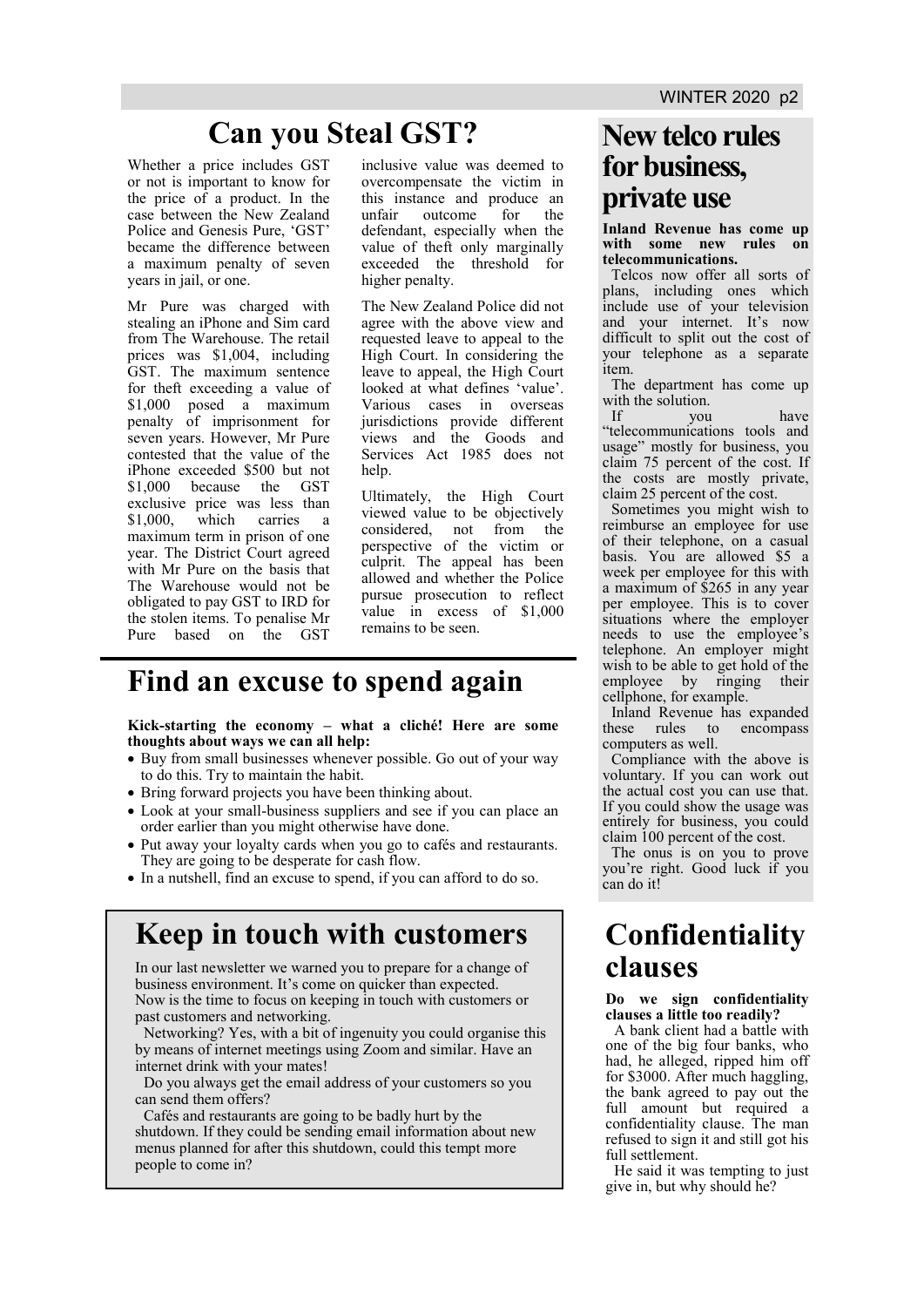## **Other tax changes in response to Covid-19**

In addition to the tax loss carryback scheme, the New Zealand Government has introduced a number of other tax changes to assist businesses and individuals to get through COVID-19.

Currently, if an asset is purchased for less than \$500 it does not need to be depreciated. The cost is immediately deductible in the year of purchase. This 'low-value asset' threshold has been temporarily increased from \$500 to \$5,000 for assets purchased in the 12 months from 17 March 2020. The threshold will reduce to \$1,000 for assets purchased from 17 March 2021.

Tax depreciation on industrial and commercial buildings has been reintroduced for the 2021 tax year and onward. The diminishing value rate will be 2%, while the straight-line rate will be 1.5%. This is a permanent measure which will have a flow-on effect and improve the balance sheet of some large companies through the partial reversal of deferred tax liabilities.

The residual income tax threshold, which determines whether a taxpayer has a provisional tax obligation has been permanently lifted from \$2,500 to \$5,000 for the 2020-21 income year and onward. This is expected to remove 95,000 taxpayers from the provisional tax regime, assisting cashflow and compliance related issues faced by individual taxpayers and small businesses.

Taxpayers affected by COVID-19 that are unable to physically or financially make tax payments will not be charged use of money interest (UOMI) on late payment of taxes from 14 February 2020. However, taxpayers will need to demonstrate to IRD that they have been "significantly adversely affected". IRD is further offering taxpayers the opportunity to set up instalment arrangements to meet outstanding tax liabilities to those facing difficulty in paying outstanding amounts. Amend-



ments to the Tax Administration Act 1994 have been made to give IRD greater discretion over its ability to allow extension of due dates and filing timeframes for taxpayers affected by COVID-19.

Changes to the tax loss continuity rules will be introduced. At present, an entity is only able to carry forward tax losses if shareholder continuity of 49% is maintained from the time a loss amount is incurred, until it is utilised. A 'same or similar business' test has been proposed, whereby a business can carry forward tax losses provided it continues to operate in the same or similar way, irrespective of a change in ownership. This test is being modelled on the current Australian loss carry forward rules. The change is targeted at taxpayers who are seeking new capital to stay afloat, without tax losses being forfeited due to a change in ownership. A 'same or similar business' test aims to instil confidence in prospective investors as to future cash-flow benefits from utilising the current period losses against future profits.

Finally, the extension of the new R&D tax credits rules to companies that incur tax losses, initially intended to be enacted effective from the 2020-21 tax year, has been brought forward to the 2020 tax year to allow timely access to the regime.

The package contains a number of measures designed to provide cashflow advantages. Hopefully there is something for everyone.

# **BRIEFLY**

#### **Trouble paying tax?**

Inland Revenue has announced it will write off penalties and interest for those who can't pay their tax on time due to Covid-19. It requests those who can't pay get in touch with them when they can. However, the department asks you department asks you continue to send in all returns on time.

#### **CRS explained**

You might have been contacted by your bank to fill in a form enquiring about your CRS status. In simple<br>terms, CRS stands for terms, CRS Common Reporting Standard. New Zealand is a member of the international Organisation for Economic Cooperation and<br>Development (OECD), Development which, among other things, aims to minimise money laundering. Its members use this standard. If you read the form carefully, you are likely to find you are either an active non-financial entity or a passive non-financial entity.

A typical active nonfinancial entity might be the company you use to run your business. This is because it is actively trading. You might be a passive non-financial entity if you are not undertaking any business enterprise other than through your company.

#### **Buying real estate**

Not all property is insurable, particularly in areas seen as at high risk of earthquake. When you buy a property, make sure you can get insurance before you proceed. One way you might be able to do this is to negotiate to take over the seller's insurance policy. Insurance companies are becoming choosy about their risks.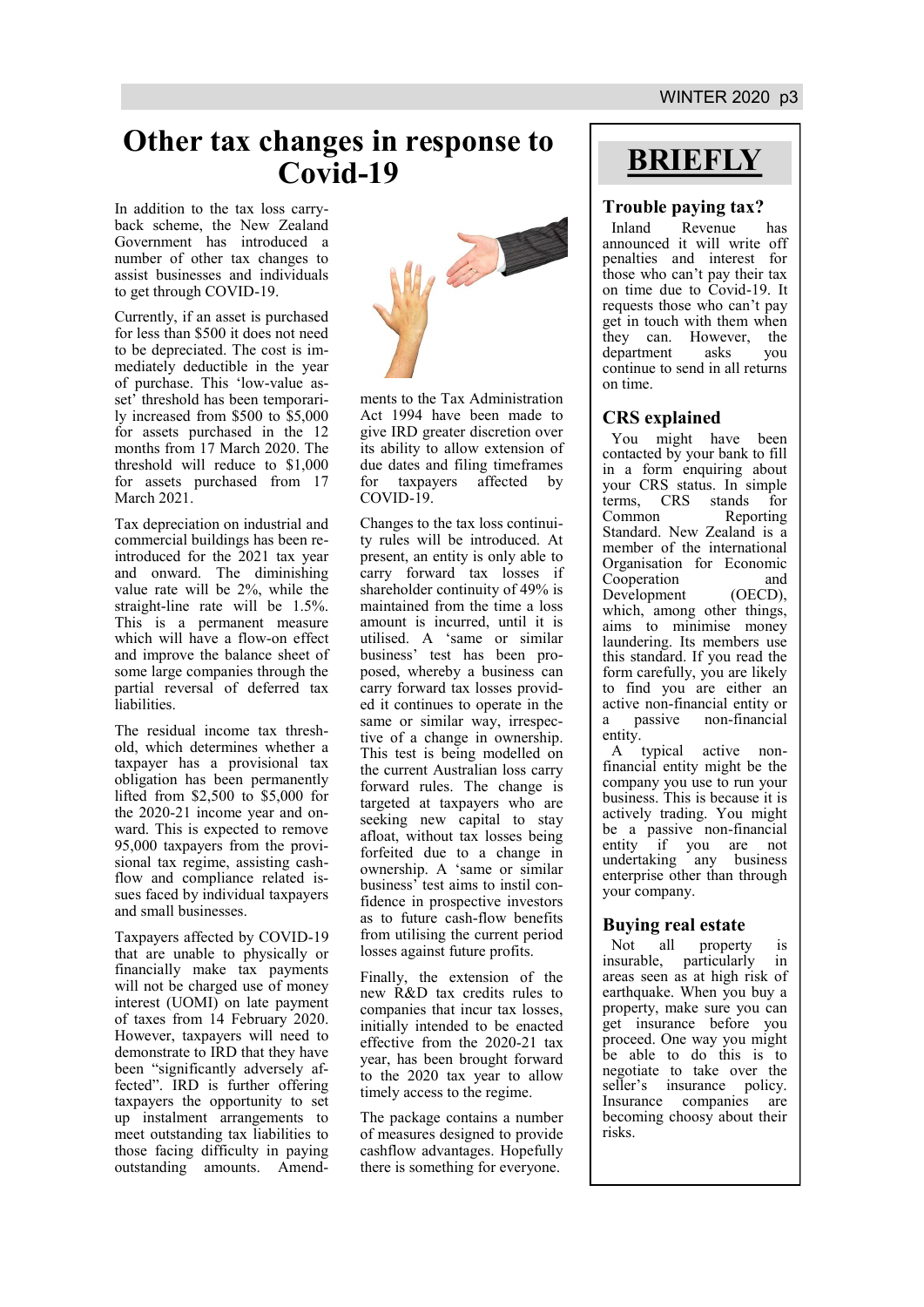# **GST Issues Paper**

On 24 February, Inland Revenue released an Officials' Issues Paper seeking feedback on various GST issues.

A long-standing rule that has proved a source of frustration for those affected applies to transfers of goods between associated persons. The issue is highlighted in the following example. Joe buys a block of land on the edge of town from a third party. Neither the vendor, nor Joe, are GST registered, i.e. GST does not apply. Joe holds the land for a number of years and due to urban expansion, the opportunity arises to subdivide the block into 6 lots for sale. Joe incorporates a company to complete the subdivision and sells the land to the company.

Because of the work required to complete the subdivision, it comprises a 'taxable activity' and GST applies to the sale of the 6 sections. However, under current rules, the company is not entitled to a GST deduction on the purchase of the land, i.e. GST is paid on the sale, but can't be claimed on the purchase. The problem arises because Joe's GST deduction is limited to the amount of GST he originally incurred, which in this case was zero as

# **Wage subsidy is not part of sales**

If you've received a wage subsidy. don't treat it as being part of sales.

It's not taxable income and not subject to GST. You are required to forward the money on to the employee and deduct PAYE when you pay it.

When you pay wages to your staff the subsidy portion will not be tax deductible. We will adjust for this.

Although the wages subsidy received for employees is not taxable, it becomes taxable income for the self employed and will need to be included in their tax returns.

Similarly, a shareholderemployee not receiving a PAYE salary needs to treat the subsidy as taxable income.

GST did not apply to that transaction.

Officials now consider it appropriate for Joe to be entitled to a GST deduction. It is proposed that Joe should be entitled to a deduction based on 3/23rds of the price paid for the land. Arguably, the GST deduction should be based on the land's market value. By restricting it to 'cost', GST is effectively being levied on the increase in the value of the land when it was held 'privately' by Joe. Changes are also proposed to the apportionment and adjustment rules that apply when goods and services are used for both taxable and nontaxable purposes. With the increased popularity of Airbnb, these rules have increasing application. Broadly, the current rules require a person to make periodic GST adjustments for any difference in the intended taxable use of an asset and the actual taxable use. One of the issues contained within the Issues Paper is what happens when the asset is sold or deemed to be sold.

For example, if a bach, sold by a GST registered vendor, has been used 30% for Airbnb, GST is paid on the full value of the sale, but an offsetting GST deduction is allowed based on the 70% proportion of private use, i.e. GST is paid on 30% of the sale proceeds. In isolation, this would arrive at a logical outcome. However, the offsetting deduction is limited to the amount of any unclaimed GST from the original purchase. This means that for an appreciating asset, GST becomes payable on the full capital gain since acquisition, with no offsetting GST claim.

Within the issues paper it is acknowledged that the cap on the 'wash-up' deduction gives rise to "over taxation". The suggested solution is to remove the cap (for non-property developers). This would ensure GST is paid in-line with the extent the property has been used to make taxable supplies (30% in the above example). However, this would be calculated on the capital gain since acquisition, which could include when the property was not used to derive income.

Changes to make the rules fair are welcomed, the question becomes whether they will go far enough.

# **Dire implications for late tax payments**

**If you pay your tax one day late you come out of what is called the Safe Harbour scheme.** 

Instead of having until 7 April to pay your terminal (year-end) tax, it becomes payable on the previous 7<sup>th</sup> of May. You won't know about this until many months later and by that time massive interest charges at the rate of 8.35 percent will have built up.

Make it a practice to check your bank account to ensure the payment has gone through on the right day.

If it hasn't, we can still help you.

We can use what is known as a tax intermediary.

Without going into detail, we can buy the tax for you at the date you should have paid it and it will cost you a fraction of the amount Inland Revenue would have charged.

Get in touch with us as soon as you know you have made a mistake to keep your cost to a minimum.

One way you could ensure your taxes are always paid on time is to authorise Inland Revenue to direct debit your account. But if you do, there's always the possibility of them taking the wrong amount.